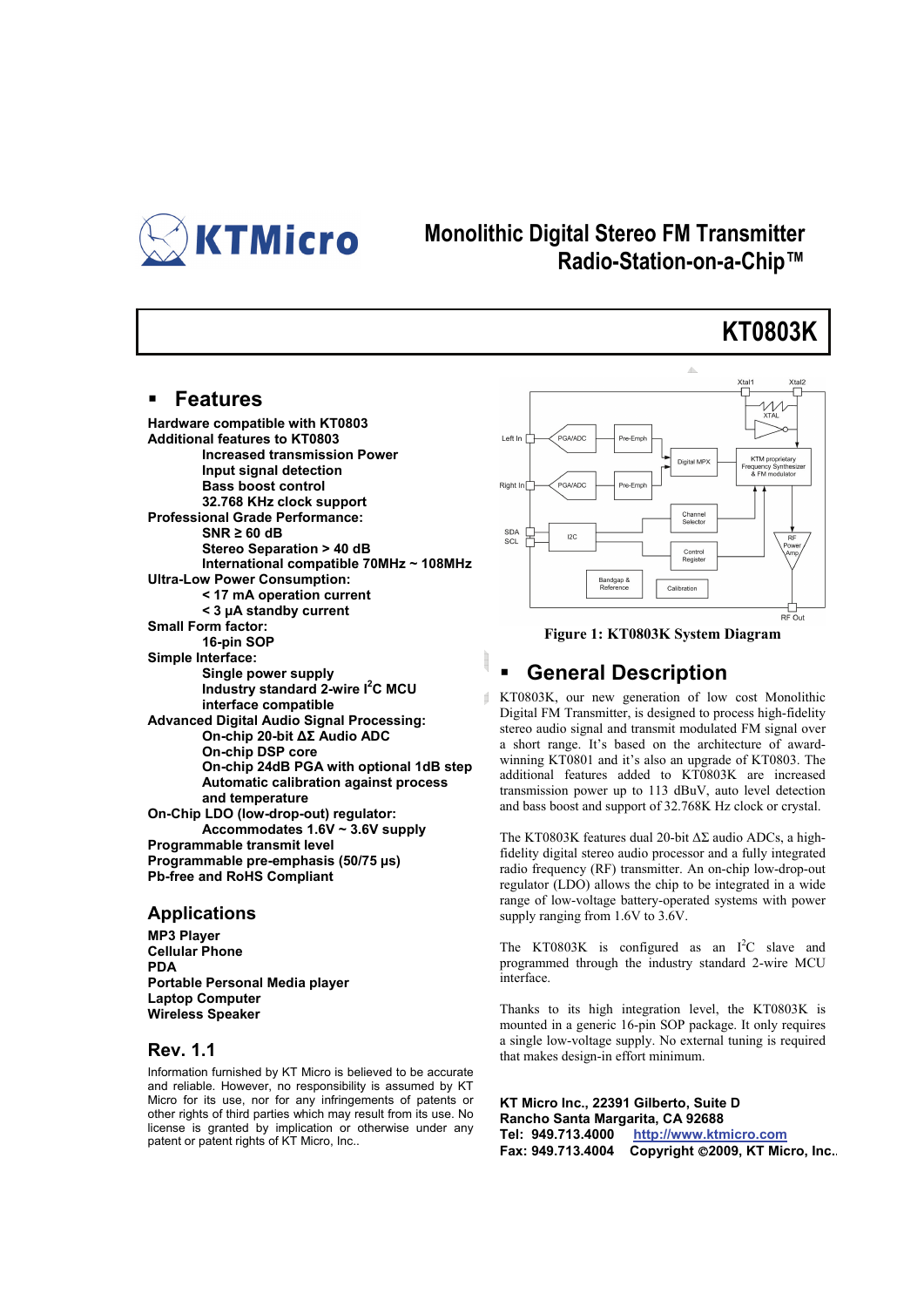

### **Operation Condition**

| <b>Table 1: Operation Condition</b>                                                                  |        |                            |     |     |     |              |  |  |
|------------------------------------------------------------------------------------------------------|--------|----------------------------|-----|-----|-----|--------------|--|--|
| <b>Parameter</b>                                                                                     | Symbol | <b>Operating Condition</b> | Min | Typ | Max | <b>Units</b> |  |  |
| $1.8V$ Analog Supply <sup>1</sup><br><b>VDD</b><br>Relative to GND<br>2.0<br>1.6                     |        |                            |     |     |     |              |  |  |
| <b>IOVDD</b><br><b>IO/Regulator Supply</b><br>Relative to GND<br>3.6<br>1.6                          |        |                            |     |     |     |              |  |  |
| $\circ$<br><b>Ambient Temperature</b><br>70<br><b>Operating Temp</b><br>25                           |        |                            |     |     |     |              |  |  |
| Note: 1. No external voltage should be applied to this supply. Decoupling cap should be used instead |        |                            |     |     |     |              |  |  |

### **Specifications and Features**

**Table 2: FM Transmitter Functional Parameters** (Unless otherwise noted TA =  $0\n-70$  °C,

| Parameter                            | <b>Symbol</b>      | <b>Test/Operating</b>                 | Min                      | <b>Nom</b>                   | <b>Max</b>     | Units                            |
|--------------------------------------|--------------------|---------------------------------------|--------------------------|------------------------------|----------------|----------------------------------|
|                                      |                    | Condition                             |                          |                              |                |                                  |
| FM Frequency Range                   | $F_{tx}$           | Pin 16                                | 76                       |                              | 108            | <b>MHz</b>                       |
| <b>Current Consumption</b>           | $I_{VDD}$          | Pin 4 with PA (power                  |                          |                              |                |                                  |
|                                      |                    | amp.) at default power                |                          | 17                           |                | mA                               |
|                                      |                    | mode (PA bias = $0$ ,                 |                          |                              |                |                                  |
|                                      |                    | RFGAIN[3:0]=1111)                     |                          |                              |                |                                  |
| <b>Standby Current</b>               | $I_{\text{stand}}$ | Pin 4                                 |                          | 0.1                          | 1              | μA                               |
| Signal to Noise Ratio                | <b>SNR</b>         | $V_{in} = 0.7 V_{p-p}$ , $G_{in} = 0$ | ž,                       | 60                           | $\blacksquare$ | dB                               |
| <b>Total Harmonic Distortion</b>     | <b>THD</b>         | $V_{in} = 0.7 V_{p-p}$ , $G_{in} = 0$ | $\omega$                 | 0.3                          |                | $\frac{0}{0}$                    |
| Left/Right Channel Balance           | <b>BAL</b>         | $V_{in} = 0.7 V_{p-p}$ , $G_{in} = 0$ | $-0.2$                   |                              | 0.2            | dB                               |
| Stereo Separation (Left <- > Right)  | <b>SEP</b>         | $V_{in} = 0.7 V_{p-p}, G_{in} = 0$    |                          | 40                           | $\blacksquare$ | dB                               |
| Sub Carrier Rejection Ratio          | <b>SCR</b>         | $V_{in} = 0.7 V_{p-p}, G_{in} = 0$    | $\overline{\phantom{a}}$ |                              | 60             | dB                               |
| Input Swing <sup>1</sup>             | $V_{in}$           | Single-ended input                    | $\blacksquare$           | 0.35                         | 1.4            | $\overline{V}_{\underline{RMS}}$ |
| PGA Range for Audio Input            | $G_{in}$           |                                       | $-12$                    | $\boldsymbol{0}$             | 12             | dB                               |
| PGA Gain Step for Audio Input        | G <sub>step</sub>  |                                       | 1                        |                              | $\overline{4}$ | dB                               |
| Required Input Common-Mode           | $\rm V_{cm}$       | Pin $5,7$                             | $\boldsymbol{0}$         | 0.8                          | 1.8            | V                                |
| Voltage when DC-coupled              |                    |                                       |                          |                              |                |                                  |
| Power Supply Rejection <sup>2</sup>  | <b>PSRR</b>        | $IOVDD = 1.9 ~ 3.6 V$                 | 40                       | $\qquad \qquad \blacksquare$ | $\frac{1}{2}$  | dB                               |
| Ground Bounce Rejection <sup>2</sup> | <b>GSRR</b>        | $10VDD = 1.9 \sim 3.6 V$              | 40                       |                              |                | dB                               |
| Input Resistance (Audio Input)       | $R_{in}$           | Pin 5, 7                              | 120                      | 150                          | 180            | $k\Omega$                        |
| Input Capacitance (Audio Input)      | $C_{in}$           | Pin 5, 7                              | 0.5                      | 0.8                          | 1.2            | pF                               |
| Audio Input Frequency Band           | $F_{in}$           | Pin 5, 7                              | 20                       | $\blacksquare$               | 15k            | Hz                               |
| <b>Transmit Level</b>                | $V_{out}$          |                                       | 96                       | 103                          | 113            | $dB\mu V$                        |
| Channel Step                         | <b>STEP</b>        |                                       | $\blacksquare$           | 50                           |                | kHz                              |
| <b>Pilot Deviation</b>               |                    |                                       |                          | 7.5                          | 15             | kHz                              |
| <b>Audio Deviation</b>               |                    |                                       | 75                       |                              | 150            | kHz                              |
| Frequency Response                   |                    | Mono,-3dB, $\Delta F = 60kHz$ ,       | 30                       |                              | 15k            | Hz                               |
|                                      |                    | $50/75$ µs pre-emphasis               |                          |                              |                |                                  |
| Pre-emphasis Time Constant           | $T_{pre}$          | SIG PROC << $1$ > = 1                 | $\overline{\phantom{a}}$ | 50                           |                | $\mu s$                          |
|                                      |                    | SIG PROC $<0$ $>$ =0                  |                          | 75                           |                | $\mu s$                          |
| Crystal/External Clock               | CLK                | Input clock                           |                          | 32.768                       |                | <b>KHz</b>                       |
| $2$ -wire $I2C$ Clock                | <b>SCL</b>         | Pin 14                                | $\theta$                 | 100                          | 400            | kHz                              |
| High Level Input Voltage             | $V_{III}$          | Pin 4, 8, 12, 14, 16                  | 0.75x                    |                              | <b>IOVDD</b>   | V                                |
|                                      |                    |                                       | <b>IOVDD</b>             |                              | $+0.25$        |                                  |
| Low Level Input Voltage              | $V_{IL}$           | Pin 4, 8, 12, 14, 16                  | $-0.25$                  |                              | 0.25x          | $\mathbf V$                      |
|                                      |                    |                                       |                          |                              | <b>IOVDD</b>   |                                  |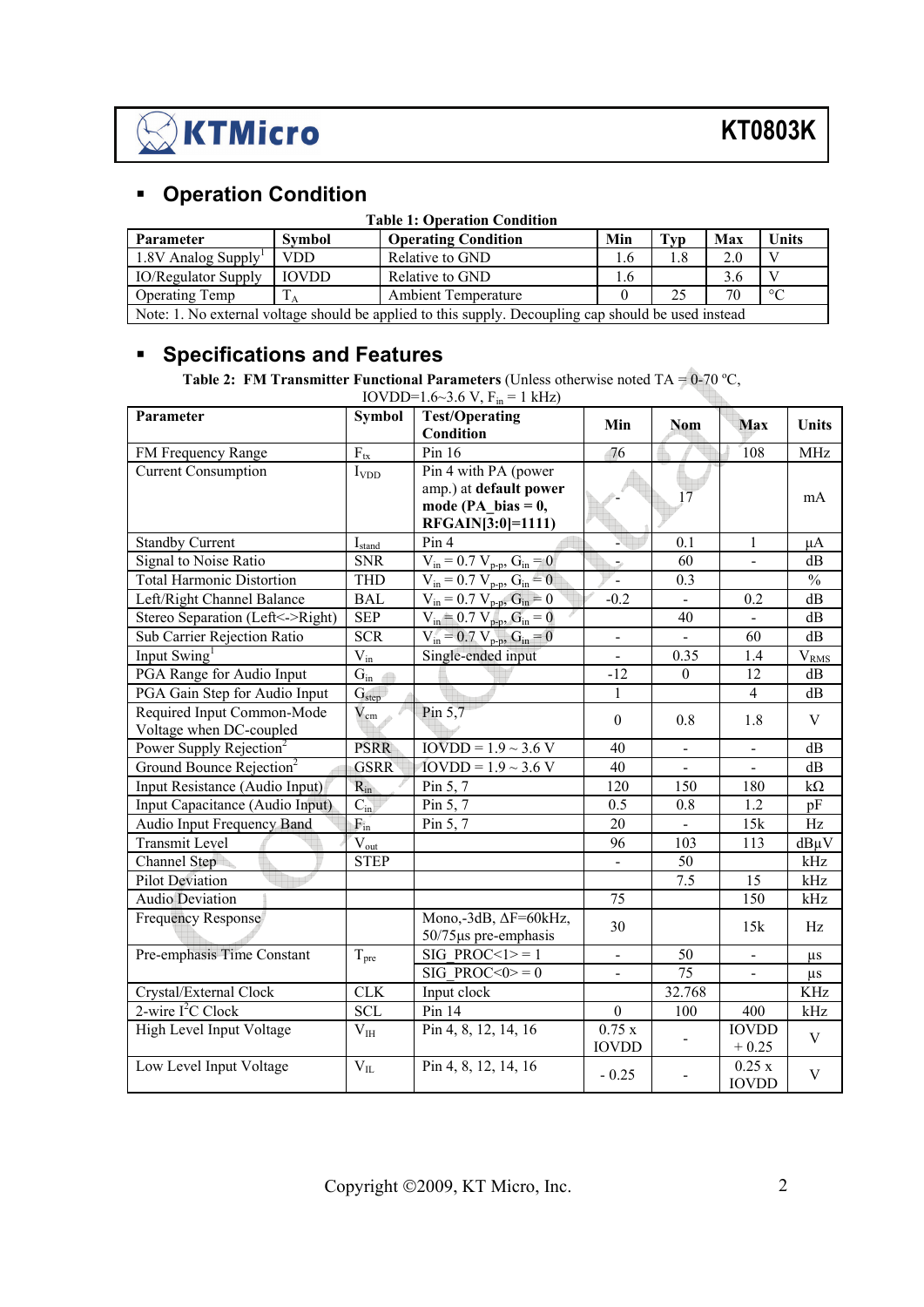Notes:

1. Maximum is given on the condition of PGA gain = -12dB.

2. Fin =  $20 \sim 15k$  Hz.

## **Package and Pin List**

|              | Table 3: KT0803K Pin Definition |               |                                                 |  |  |  |  |  |  |
|--------------|---------------------------------|---------------|-------------------------------------------------|--|--|--|--|--|--|
| Pin Index    | Name                            | I/O Type      | Function                                        |  |  |  |  |  |  |
| 2            | ХI                              | Analog I/O    | Crystal input.                                  |  |  |  |  |  |  |
| 3            | X <sub>O</sub>                  | Analog I/O    | Crystal input                                   |  |  |  |  |  |  |
| 4            | <b>IOVDD</b>                    | Power         | 1.6~3.3V external logic IOVDD                   |  |  |  |  |  |  |
| 1, 5, 11, 15 | <b>GND</b>                      | Ground        | Can be shorted together and connected to ground |  |  |  |  |  |  |
| 6            | <b>INL</b>                      | Analog Input  | Left channel audio input.                       |  |  |  |  |  |  |
|              | <b>INR</b>                      | Analog Input  | Right channel audio input.                      |  |  |  |  |  |  |
| 8            | <b>SW</b>                       | Digital Input | Control bit. Chip enable, supply mode           |  |  |  |  |  |  |
| 9, 12        | <b>GND</b>                      | Ground        | Ground                                          |  |  |  |  |  |  |
| 10           | <b>RSTB</b>                     | Digital Input | Reset (active low).                             |  |  |  |  |  |  |
| 13           | <b>SDA</b>                      | Digital I/O   | Serial data I/O.                                |  |  |  |  |  |  |
| 14           | <b>SCL</b>                      | Digital I/O   | Serial clock input.                             |  |  |  |  |  |  |
| 16           | PA OUT                          | Analog Output | FM RF output.                                   |  |  |  |  |  |  |



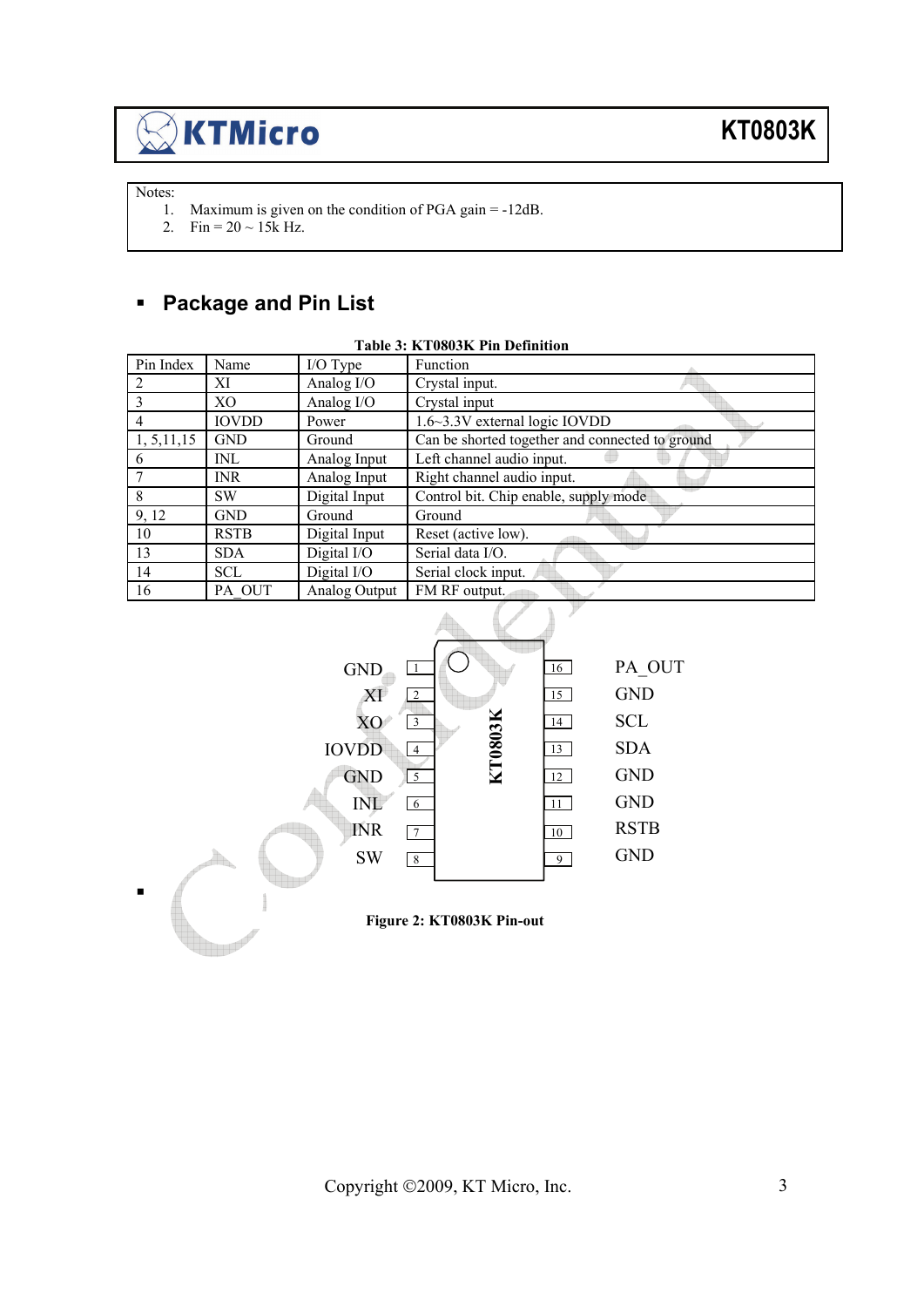## **I 2 C Compatible 2-Wire Serial Interface**

#### **General Descriptions**

The serial interface consists of a serial controller and registers. An internal address decoder transfers the content of the data into appropriate registers. **Please note that the I2C address is 0x 0111110 the same as in KT0803. Neither software nor hardware change is needed if KT0803K is used to replace KT0803.** 

Both the write and read operations are supported according to the following protocol:

#### **Write Operations: BYTE WRITE:**

The write operation is accomplished via a 3-byte sequence:

- Serial address with write command
- Register address
- Register data

A write operation requires an 8-bit register address following the device address word and acknowledgment. Upon receipt of this address, the KT0803K will again respond with a "0" and then clock in the 8-bit register data. Following receipt of the 8-bit register data, the KT0803K will output a "0" and the addressing device, such as a microcontroller, must terminate the write sequence with a stop condition (see Figure 3).

#### **Read Operations: RANDOM READ:**

The read operation is accomplished via a 4-byte sequence:

- Serial address with write command
- Register address
- Serial address with read command
- Register data

Once the device address and register address are clocked in and acknowledged by the KT0803K, the microcontroller must generate another start condition. The microcontroller now initiates a current address read by sending a device address with the read/write select bit high. The KT0803K acknowledges the device address and serially clocks out the register data. The microcontroller does not respond with a "0" but does generate a following stop condition (see Figure 3).

#### RANDOM REGISTER WRITE PROCEDURE



**Figure 3: Serial Interface Protocol** 

**CURRENT ADDRESS READ:** The internal data register address counter maintains the last address

Copyright ©2009, KT Micro, Inc. 4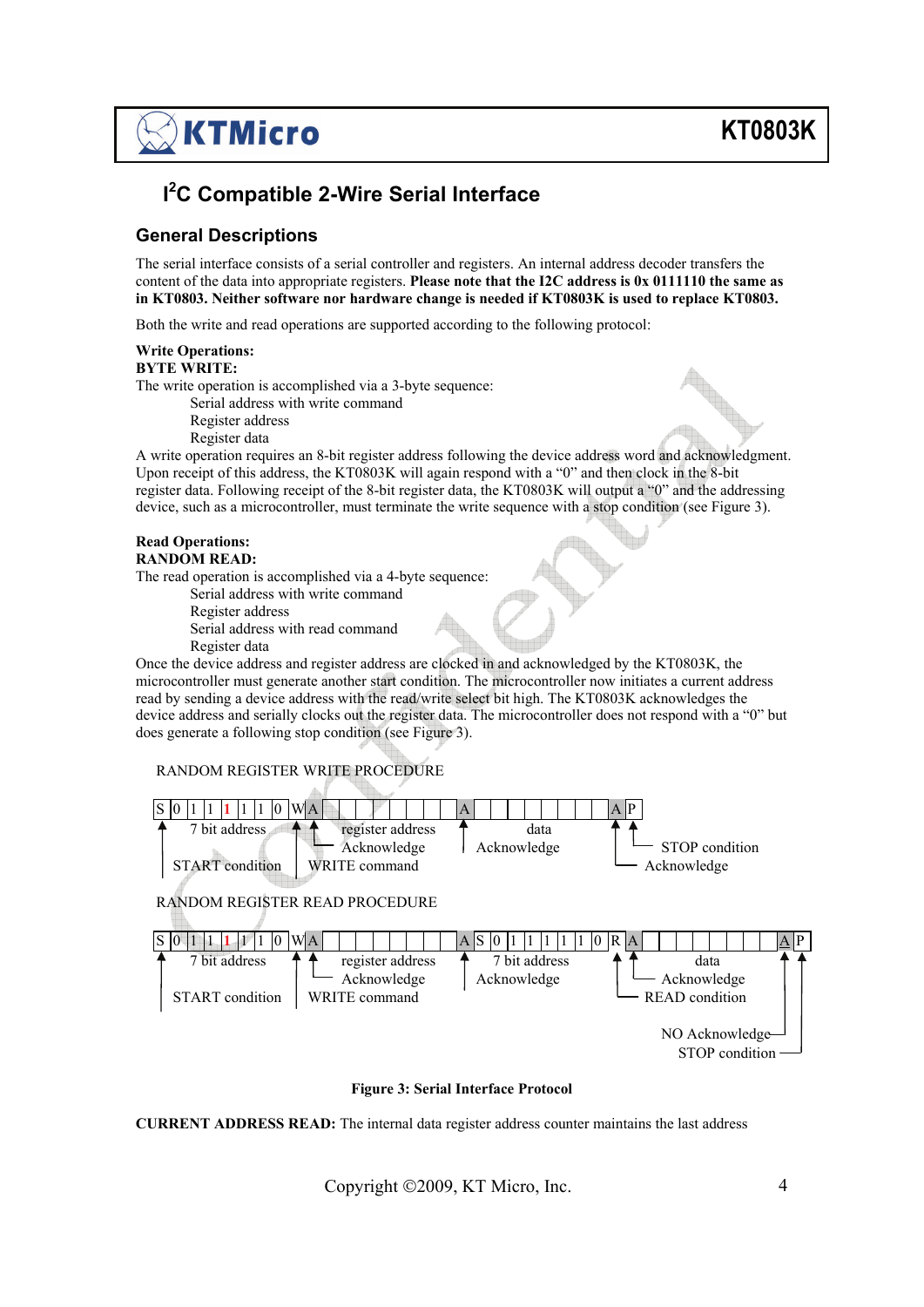accessed during the last read or write operation, incremented by one. This address stays valid between operations as long as the chip power is maintained.

Once the device address with the read/write select bit set to "1" is clocked in and acknowledged by the KT0803K, the current address data word is serially clocked out. The microcontroller does not respond with an input "0" but does generate a following stop condition (see Figure 4).

#### CURRENT REGISTER READ PROCEDURE



**Figure 4: Serial Interface Protocol** 

**Note:** The serial controller supports slave mode only. Any register can be addressed randomly.

The address of the slave in the first 7 bits and the 8th bit tells whether the master is receiving data from the slave or transmitting data to the slave. The  $I^2C$  write address is  $0x7C$  and the read address is  $0x7D$ .

#### **Slave Mode Protocol**

With reference to the clocking scheme shown in Figure 5, the serial interface operates in the following manner:



**Figure 5: Serial Interface Slave Mode Protocol** 

**CLOCK and DATA TRANSITIONS:** The SDA pin is normally pulled high with an external device. Data on the SDA pin may change only during SCL low time periods (see Figure 6). Data changes during SCL high periods will indicate a start or stop condition as defined below.

**START CONDITION:** A high-to-low transition of SDA with SCL high is a start condition which must precede any other command (see Figure 7).

**STOP CONDITION:** A low-to-high transition of SDA with SCL high is a stop condition. After a read sequence, the stop command will place the KT0803K in a standby power mode (see Figure 7).

**ACKNOWLEDGE:** All addresses and data words are serially transmitted to and from the KT0803K in 8 bit words. The KT0803K sends a "0" to acknowledge that it has received each word. This happens during the ninth clock cycle (see Figure 8).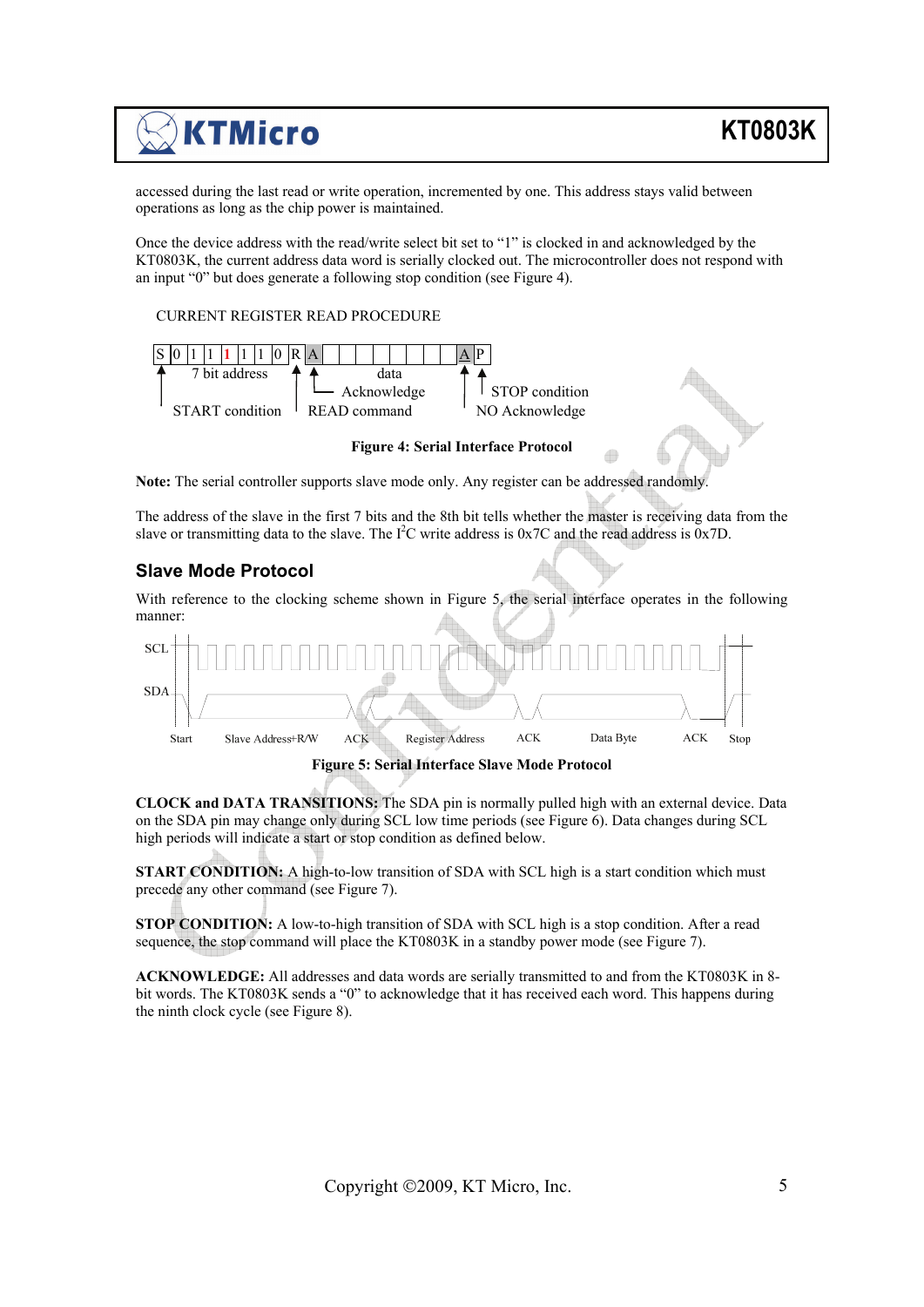

**START** 

**Figure 8: Acknowledge** 

ACKNOWLEDGE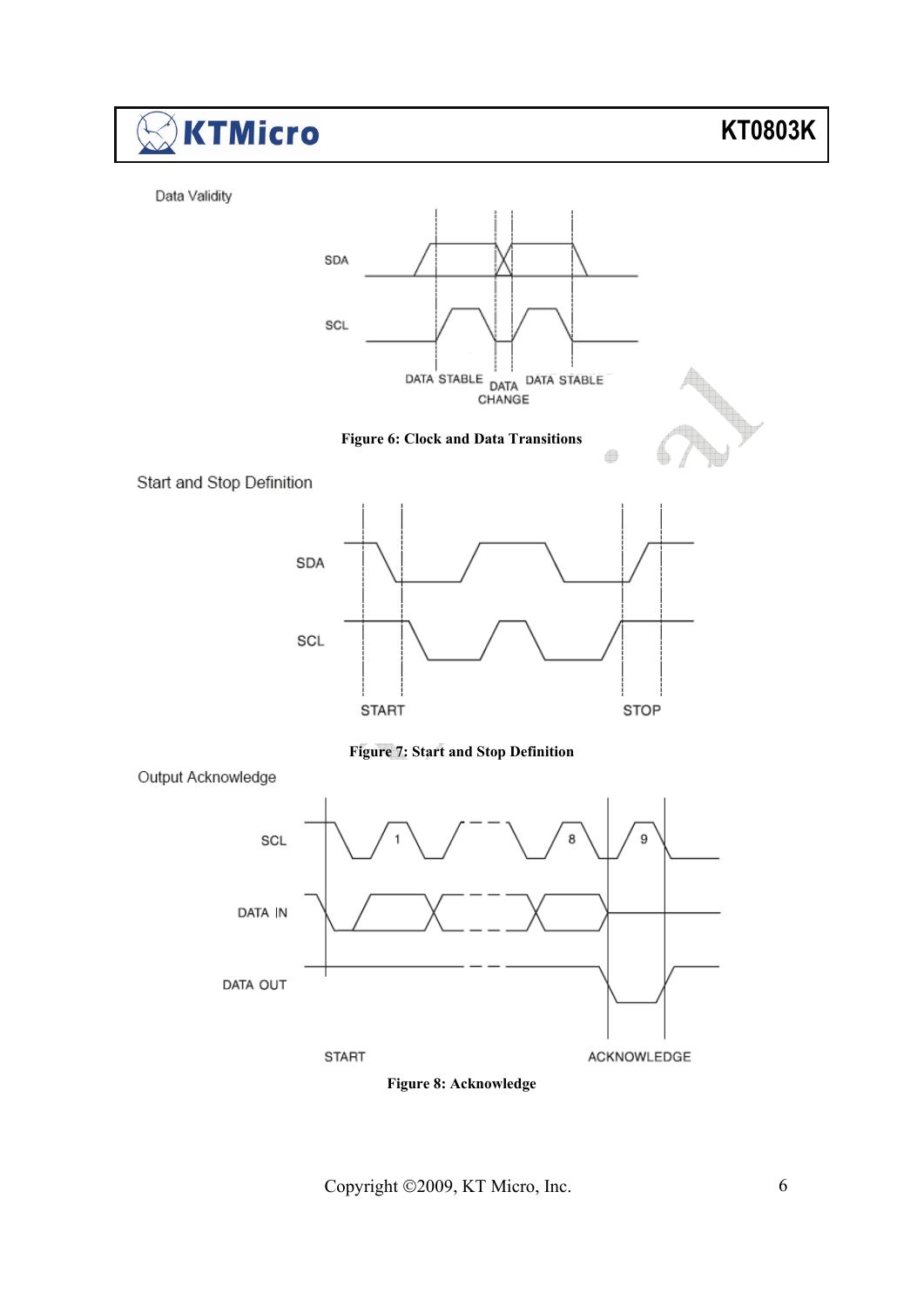#### **Register Bank**

The register bank stores channel frequency codes, calibration parameters, operation status, mode and power controls, which can be accessed by the internal digital controller, state machines and external micro controllers through the serial interface.

| Register |                          | 6                        | 5                        | 4                        | 3                | ◠                        |                 |                  |
|----------|--------------------------|--------------------------|--------------------------|--------------------------|------------------|--------------------------|-----------------|------------------|
| 0x00     |                          |                          |                          |                          | CHSEL[8:1]       |                          |                 |                  |
| 0x01     |                          | RFGAIN[1:0]              |                          | PGA[2:0]                 |                  |                          | CHSEL[11:9]     |                  |
| 0x02     | CHSEL[0]                 | RFGAIN[3]                |                          |                          | <b>MUTE</b>      | <b>PLTADJ</b>            |                 | <b>PHTCNST</b>   |
| 0x04     |                          | <b>MONO</b>              | PGA LSB[1:0]             |                          |                  | <b>FDEV[1:0]</b>         |                 | <b>BASS[1:0]</b> |
| 0x0B     | $\overline{\phantom{0}}$ | $\overline{\phantom{0}}$ | <b>PDPA</b>              | $\overline{\phantom{0}}$ |                  | $\overline{\phantom{0}}$ |                 |                  |
| 0x0E     | $\overline{\phantom{0}}$ | $\overline{\phantom{0}}$ | $\overline{\phantom{0}}$ |                          |                  |                          | <b>PA BIAS</b>  |                  |
| 0x0F     | $\overline{\phantom{0}}$ | $\overline{\phantom{0}}$ | $\overline{\phantom{0}}$ | PW OK                    |                  | <b>SLNCID</b>            |                 |                  |
| 0x10     |                          |                          |                          |                          | LMTLVL[1:0]      |                          |                 | <b>PGAMOD</b>    |
| 0x12     | <b>SLNCDIS</b>           |                          | SLNCTHL[2:0]             |                          |                  | SLNCTHH[2:0]             |                 | SW MOD           |
| 0x13     | RFGAIN[2]                |                          |                          |                          |                  | <b>PA CTRL</b>           |                 |                  |
| 0x14     |                          | SLNCTIME[2:0]            |                          |                          | SLNCCNTHIGH[2:0] |                          |                 |                  |
| 0x16     |                          |                          |                          |                          |                  |                          | SLNCCNTLOW[2:0] |                  |

All registers are 8 bits wide. Control logics are active high unless specifically noted.

Note 1: ONLY read/write the defined registers.

Note 2: Shaded registers are used in KT0803.

#### **Register 0x00 (Address: 0x00, Default value: 0x81)**

| <b>Bit</b> |                       |                           |  |  |  |  |  |  |
|------------|-----------------------|---------------------------|--|--|--|--|--|--|
| KT0803K    |                       | O(10E1R)<br>⊤ ∪⊺≀∪⊑∟∣0. . |  |  |  |  |  |  |
| 270000     | O(10E1E.01)<br>ישבוני |                           |  |  |  |  |  |  |
|            |                       |                           |  |  |  |  |  |  |

As the minimum frequency step is changed from 100KHz in KT0803 to 50KHz in KT0803K. The 12 bits (Reg0x1[2:0]; Reg0x0[7:0]; Reg0x2[7]) are required to select the FM transmission channel instead of 11 bits in KT0803. If a 100 KHz step is wanted, set Reg0x2[7] to 0 and thus no software change is needed from KT0803 to KT0803K to set the same FM frequency.

#### **Register 0x01 (Address: 0x01, Default value: 0xC3)**

| <b>Bit</b> |                                 |                  |                     |                           |        |  |                                               |  |
|------------|---------------------------------|------------------|---------------------|---------------------------|--------|--|-----------------------------------------------|--|
| KT0803K    | DE (<br>NF                      | <b>GAIN[1:0]</b> |                     | יח מו מ<br>DC.<br>∪:AIZ:U |        |  | 14.01<br>$\bigcap$ $\bigcap$<br>◡▯◡∟∟<br>ن. ا |  |
| KT0803     | ΛГ                              | VI1:01<br>'NI    | DCAIO·01<br>UAIZ.U' |                           | 140.01 |  |                                               |  |
|            | the company's department of the |                  |                     |                           |        |  |                                               |  |

| <b>Bits</b> | <b>Type</b> | <b>Default</b> | Label       | Description                                                                                                                                                |
|-------------|-------------|----------------|-------------|------------------------------------------------------------------------------------------------------------------------------------------------------------|
| 7:6         | <b>RW</b>   | 11             | RFGAIN[1:0] | Transmission Range Adjustment with RFGAIN[3] in Reg<br>$0x02[6]$ and RFGAIN[2] in Reg $0x13[7]$ (See Table 4<br>below)                                     |
| 5:3         | <b>RW</b>   | 000            | PGA[2:0]    | PGA Gain Control (see PGA LSB description, Reg 0x04)<br>111:12dB<br>110:8dB<br>101:4dB<br>100:0dB<br>000:0dB<br>$001: -4dB$<br>$010: -8dB$<br>$011: -12dB$ |
| 2:0         | <b>RW</b>   | 011            | CHSEL[11:9] | FM Channel Selection[11:9]                                                                                                                                 |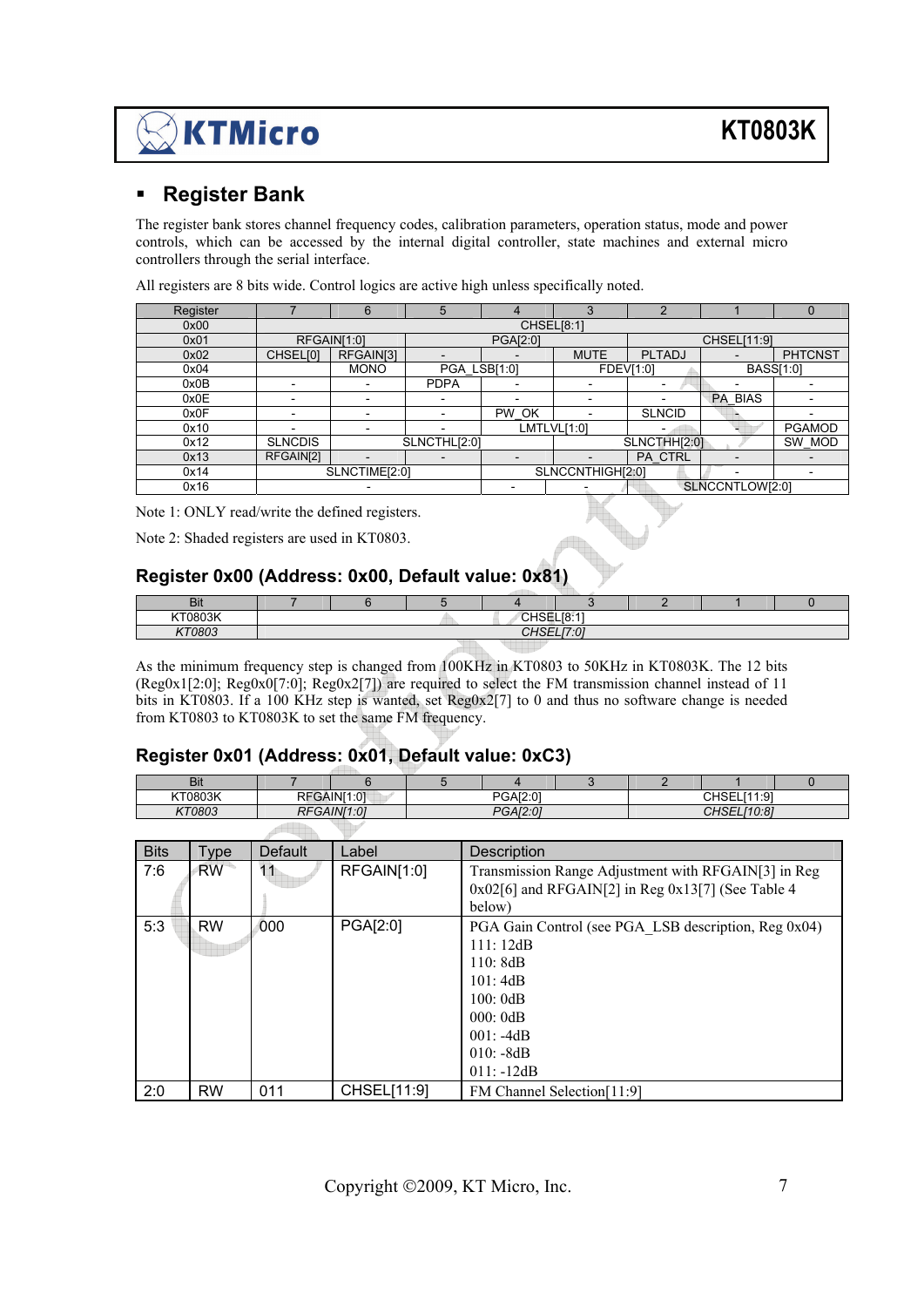$\sqrt[3]{\textsf{KTM}$ icro

| <b>Table 4: Transmission power setting</b> |                                      |  |  |  |  |  |  |
|--------------------------------------------|--------------------------------------|--|--|--|--|--|--|
| RFGAIN<3:0>                                | <b>RFOUT</b>                         |  |  |  |  |  |  |
| 0000                                       | 95.5 dBuV                            |  |  |  |  |  |  |
| 0001                                       | 96.5 dBuV                            |  |  |  |  |  |  |
| 0010                                       | 97.5 dBuV                            |  |  |  |  |  |  |
| 0011                                       | dBuV<br>98.2                         |  |  |  |  |  |  |
| 0100                                       | dBuV<br>98.9                         |  |  |  |  |  |  |
| 0101                                       | dBuV<br>100                          |  |  |  |  |  |  |
| 0110                                       | 101.5 dBuV                           |  |  |  |  |  |  |
| 0111                                       | 102.8 dBuV                           |  |  |  |  |  |  |
| 1000                                       | 105.1 dBuV (107.2dBuV PA BIAS=1)     |  |  |  |  |  |  |
| 1001                                       | 105.6 dBuV (108dBuV, PA BIAS=1)      |  |  |  |  |  |  |
| 1010                                       | 106.2 dBuV (108.7dBuV, PA BIAS=1)    |  |  |  |  |  |  |
| 1011                                       | 106.5 dBuV (109.5dBuV, PA BIAS=1)    |  |  |  |  |  |  |
| 1100                                       | dBuV (110.3dBuV, PA BIAS=1)<br>107 - |  |  |  |  |  |  |
| 1101                                       | 107.4 dBuV (111dBuV, PA BIAS=1)      |  |  |  |  |  |  |
| 1110                                       | 107.7 dBuV (111.7dBuV, PA BIAS=1)    |  |  |  |  |  |  |
| 1111 (default setting)                     | dBuV (112.5dBuV, PA BIAS=1)<br>108   |  |  |  |  |  |  |

#### **Table 4: Transmission power setting**

## **Register 0x02 (Address: 0x02, Default: 0x40)**

| Bit     |                 |                           |   |             |                          |                            |
|---------|-----------------|---------------------------|---|-------------|--------------------------|----------------------------|
| KT0803K | <b>CHSELI01</b> | GAIN <sub>31</sub><br>RF۱ | - | MUTE        | LTADJ<br>ום              | <b>PHTCNST</b>             |
| KT0803  |                 |                           |   | <b>MUTE</b> | <b>PLTAD<sub>J</sub></b> | <i><b>ITCNST</b></i><br>DL |
|         |                 |                           |   |             |                          |                            |

| <b>Bits</b> | Type      | Default  | Label          | <b>Description</b>                                                                            |
|-------------|-----------|----------|----------------|-----------------------------------------------------------------------------------------------|
| 7           | <b>RW</b> | 0        | CHSEL[0]       | LSB o CHSEL, additional to KT0803                                                             |
| 6           | <b>RW</b> |          | RFGAIN[3]      | <b>MSB of RFGAIN</b>                                                                          |
| 5:4         | <b>RW</b> | 00       | Reserved       |                                                                                               |
| 3           | <b>RW</b> | $\Omega$ | <b>MUTE</b>    | Software Mute<br>1: MUTE Enabled<br>0: MUTE Disabled                                          |
| 2           | <b>RW</b> | $\Omega$ | <b>PLTADJ</b>  | Pilot Tone Amplitude Adjustment<br>1: Amplitude high<br>0: Amplitude low                      |
|             | <b>RW</b> | 0        | NA.            | Reserved                                                                                      |
| $\Omega$    | <b>RW</b> | $\Omega$ | <b>PHTCNST</b> | Pre-emphasis Time-Constant Set<br>1: 50 µ s (Europe, Australia)<br>0: 75 $\mu$ s (USA, Japan) |

### **Register 0x04 (Address: 0x04, Default: 0x04)** *- New*

| <b>Bit</b> |             |                |          |             |       |       |                        |
|------------|-------------|----------------|----------|-------------|-------|-------|------------------------|
| KT0803K    | <b>MONO</b> | nn.<br>£<br>⊬ت | LSBI1:01 | <b>FDF\</b> | VI1:0 | וטכאס | D A C C I 4.01<br>ט. ו |
| KT0803     |             |                |          |             |       |       |                        |

| <b>Bits</b> | $TV$ pe   | Default | ∠abel       | Description |
|-------------|-----------|---------|-------------|-------------|
|             | <b>RW</b> | u       | Reserved    |             |
| 6           | <b>RW</b> | ັ       | <b>MONO</b> | Force MONO  |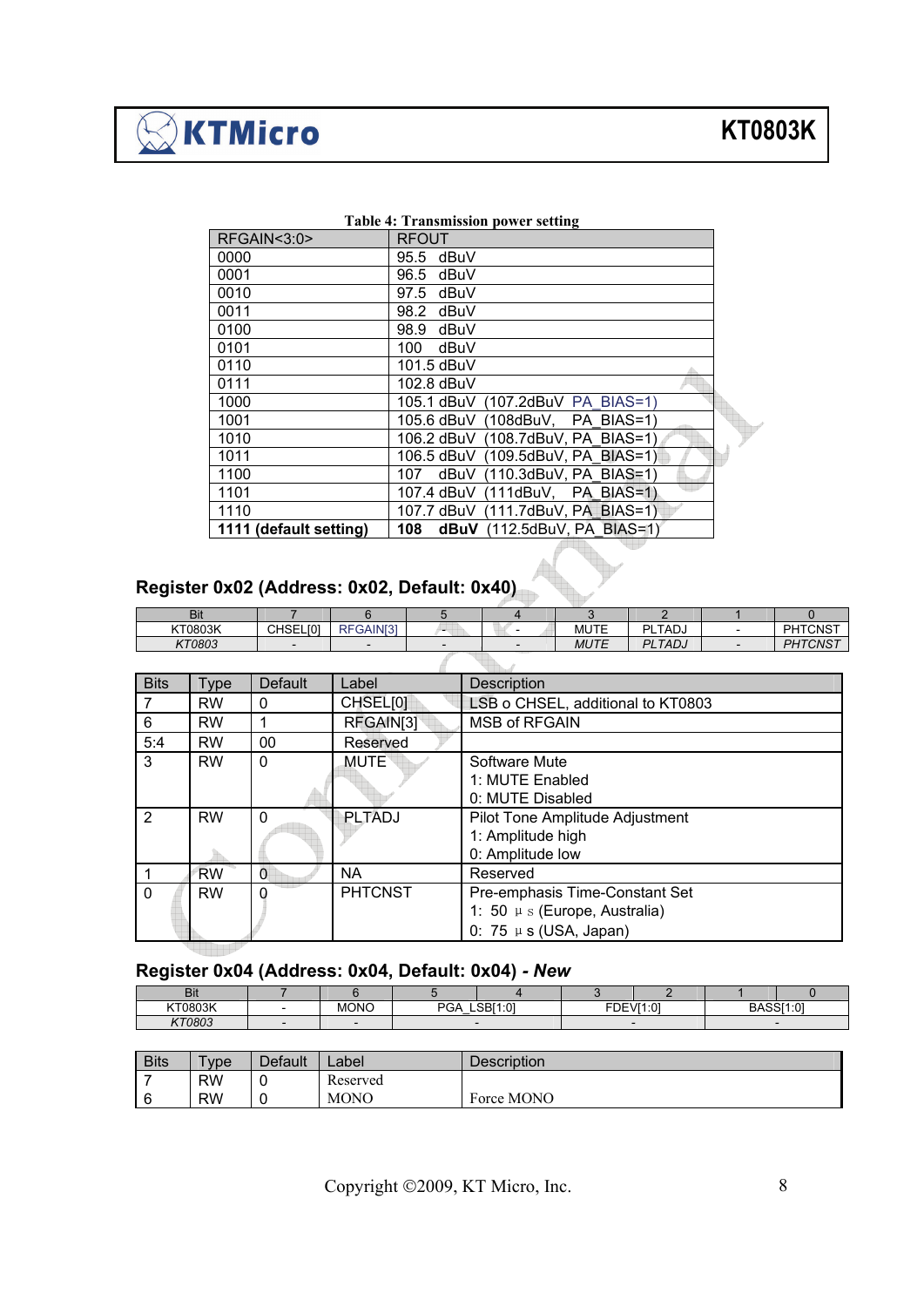

## **KT0803K**

| <b>Bits</b> | <b>Type</b> | Default | Label               | Description                    |                           |                         |
|-------------|-------------|---------|---------------------|--------------------------------|---------------------------|-------------------------|
| 5:4         | <b>RW</b>   | 00      | <b>PGA LSB[1:0]</b> | <b>PGA&lt;2:0&gt;</b>          | <b>PGA LSB&lt;1:0&gt;</b> | <b>PGA Gain</b>         |
|             |             |         |                     | 111                            | 11                        | 12dB                    |
|             |             |         |                     | 111                            | $\overline{10}$           | 11                      |
|             |             |         |                     | 111                            | 01                        | 10                      |
|             |             |         |                     | 111                            | 00                        | $\overline{9}$          |
|             |             |         |                     | 110                            | 11                        | $\overline{\mathbf{8}}$ |
|             |             |         |                     | 110                            | 10                        | $\overline{7}$          |
|             |             |         |                     | 110                            | 01                        | $\overline{6}$          |
|             |             |         |                     | 110                            | $\overline{00}$           | $\overline{5}$          |
|             |             |         |                     | 101                            | 11                        | $\overline{\mathbf{4}}$ |
|             |             |         |                     | 101                            | $\overline{10}$           | $\overline{3}$          |
|             |             |         |                     | 101                            | 01                        | $\overline{2}$          |
|             |             |         |                     | 101                            | 00                        | 1                       |
|             |             |         |                     | 100                            | $\overline{11}$           | $\overline{\mathbf{0}}$ |
|             |             |         |                     | 100                            | 10                        | $\overline{0}$          |
|             |             |         |                     | 100                            | 01                        | $\overline{0}$          |
|             |             |         |                     | 100                            | 00                        | $\mathbf 0$             |
|             |             |         |                     | 000                            | $\overline{00}$           | $\overline{\mathbf{0}}$ |
|             |             |         |                     | 000                            | 01                        | $-1$                    |
|             |             |         |                     | 000                            | 10                        | $-2$                    |
|             |             |         |                     | 000                            | 11                        | $-3$                    |
|             |             |         |                     | 001                            | $\overline{00}$           | $-4$                    |
|             |             |         |                     | 001                            | 01                        | $-5$                    |
|             |             |         |                     | 001                            | 10                        | $-6$                    |
|             |             |         |                     | 001                            | 11                        | $-7$                    |
|             |             |         |                     | 010                            | $\overline{00}$           | $-\frac{8}{3}$          |
|             |             |         |                     | 010                            | 01                        | $-9$                    |
|             |             |         |                     | 010                            | 10                        | $-10$                   |
|             |             |         |                     | 010                            | $\overline{11}$           | $-11$                   |
|             |             |         |                     | $\overline{011}$               | $\overline{00}$           | $-12$                   |
|             |             |         |                     | 011                            | 01                        | $-13$                   |
|             |             |         |                     | 011                            | 10                        | $-14$                   |
|             |             |         |                     | 011                            | 11                        | $-15$                   |
| 3:2         | <b>RW</b>   | 01      | <b>FDEV[1:0]</b>    | Frequency deviation adjustment |                           |                         |
|             |             |         |                     | 00:75kHz                       |                           |                         |
|             |             |         |                     | 01:112.5kHz                    |                           |                         |
|             |             |         |                     | 10:150kHz                      |                           |                         |
|             |             |         |                     | 11:187.5kHz                    |                           |                         |
| 1:0         | <b>RW</b>   | 00      | <b>BASS[1:0]</b>    | Bass boost control             |                           |                         |
|             |             |         |                     | 00:Disabled                    |                           |                         |
|             |             |         |                     | 01:5dB                         |                           |                         |
|             |             |         |                     | 10:11dB                        |                           |                         |
|             |             |         |                     | 11:17dB                        |                           |                         |

### **Register 0x0B (Address: 0x0B, Default: 0x00)** *- New*

| --                                              |  |                 |  |  |  |
|-------------------------------------------------|--|-----------------|--|--|--|
|                                                 |  | DD <sub>D</sub> |  |  |  |
| $\cdot$ $\cdot$ $\cdot$ $\cdot$ $\cdot$ $\cdot$ |  |                 |  |  |  |

| <b>Bits</b> | <b>vpe</b> | 10111<br>aur | ⊥abel∴        | <b>Description</b> |
|-------------|------------|--------------|---------------|--------------------|
| -           | <b>RW</b>  |              | –<br>⊀eserved |                    |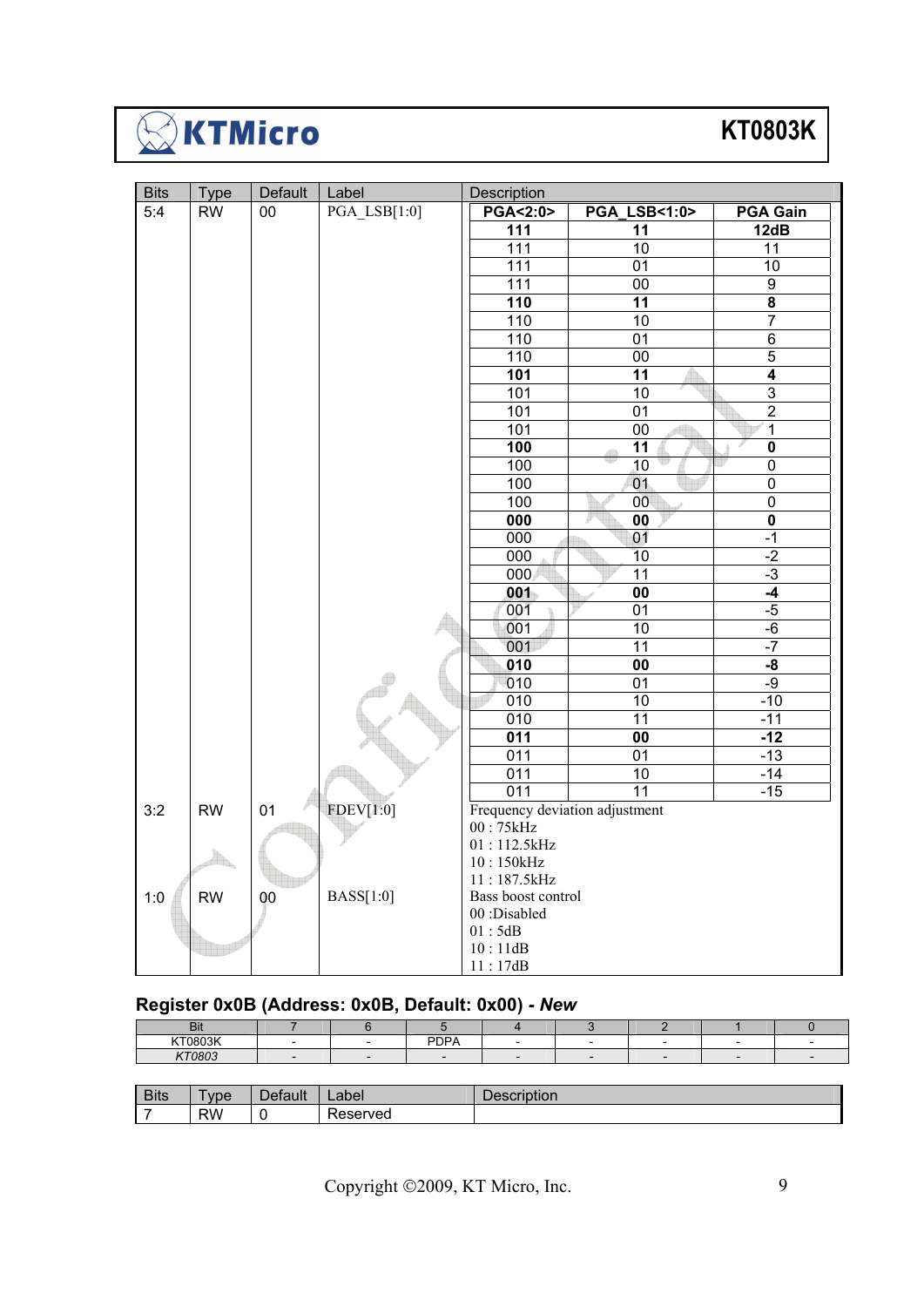

## **KT0803K**

qr.

| <b>Bits</b> | Type      | Default | Label       | Description                |
|-------------|-----------|---------|-------------|----------------------------|
| -6          | <b>RW</b> | 0       | Reserved    |                            |
| -5          | <b>RW</b> | 0       | <b>PDPA</b> | Power Amplifier Power Down |
| 4           | <b>RW</b> | 0       | Reserved    |                            |
| 3           | <b>RW</b> | 0       | Reserved    |                            |
|             | <b>RW</b> | 0       | Reserved    |                            |
| -0          | <b>RW</b> | 0       | Reserved    |                            |

#### **Register 0x0E (Address: 0x0E, Default: 0x02)** *– New*

| יים               |  |  |  |                                             |  |
|-------------------|--|--|--|---------------------------------------------|--|
| $-1 - 1 - 1$<br>. |  |  |  | -<br>ת ר<br>יוכ<br>$\overline{\phantom{a}}$ |  |
|                   |  |  |  |                                             |  |

| <b>Bits</b> | $v$ pe    | Default | _abel          | Description                  |
|-------------|-----------|---------|----------------|------------------------------|
| 7:2         | <b>RW</b> | 0x00    | Reserved       |                              |
|             | <b>RW</b> |         | <b>PA BIAS</b> | PA bias current enhancement. |
| -0          | <b>RW</b> |         | Reserved       |                              |

## **Register 0x0F (Address: 0x0F, Read only)** *– New*

| ים:<br>DЦ |  |                  |                      |  |
|-----------|--|------------------|----------------------|--|
| KT0803K   |  | OK.<br><b>PW</b> | ------<br>NO<br>שוטו |  |
| 1770000   |  |                  |                      |  |

 $\sqrt{2}$ 

| <b>Bits</b> | Type | <b>Default</b> | Label         | <b>Description</b>       |
|-------------|------|----------------|---------------|--------------------------|
|             | R    | NA             | Reserved      |                          |
| 6           | R    | <b>NA</b>      | Reserved      |                          |
| -5          | R    | <b>NA</b>      | Reserved      |                          |
| 4           | R    | <b>NA</b>      | PW OK         | Power OK indicator       |
| -3          | R    | <b>NA</b>      | Reserved      |                          |
| -2          | R    | <b>NA</b>      | <b>SLNCID</b> | when Silence is detected |
|             | R    | <b>NA</b>      | Reserved      |                          |
| - 0         | R    | <b>NA</b>      | Reserved      |                          |

## **Register 0x10 (Address: 0x10, Default: 0x08)** *– New*

| DЦ      |                          |  |             |  |  |
|---------|--------------------------|--|-------------|--|--|
| KT0803K | $\overline{\phantom{0}}$ |  | LMTLVL[1:01 |  |  |
| KT0803  |                          |  |             |  |  |

| <b>Bits</b> | Type      | <b>Default</b> | Label         | Description                              |
|-------------|-----------|----------------|---------------|------------------------------------------|
| 7:5         | <b>RW</b> | 000            | Reserved      |                                          |
| 4:3         | RW        | 01             | LMTLVL[1:0]   | Internal audio limiter level control     |
|             |           |                |               | $00 = 0.6875$                            |
|             |           |                |               | $01 = 0.75$                              |
|             |           |                |               | $10 = 0.875$                             |
|             |           |                |               | $11 = 0.9625$                            |
| 2:1         | <b>RW</b> | 00             | Reserved      |                                          |
| $\Omega$    | <b>RW</b> | 0              | <b>PGAMOD</b> | PGA mode selection                       |
|             |           |                |               | $0 = 4dB$ step (compatible with KT0803)  |
|             |           |                |               | $1 = 1dB$ step with PGA LSB $[1:0]$ used |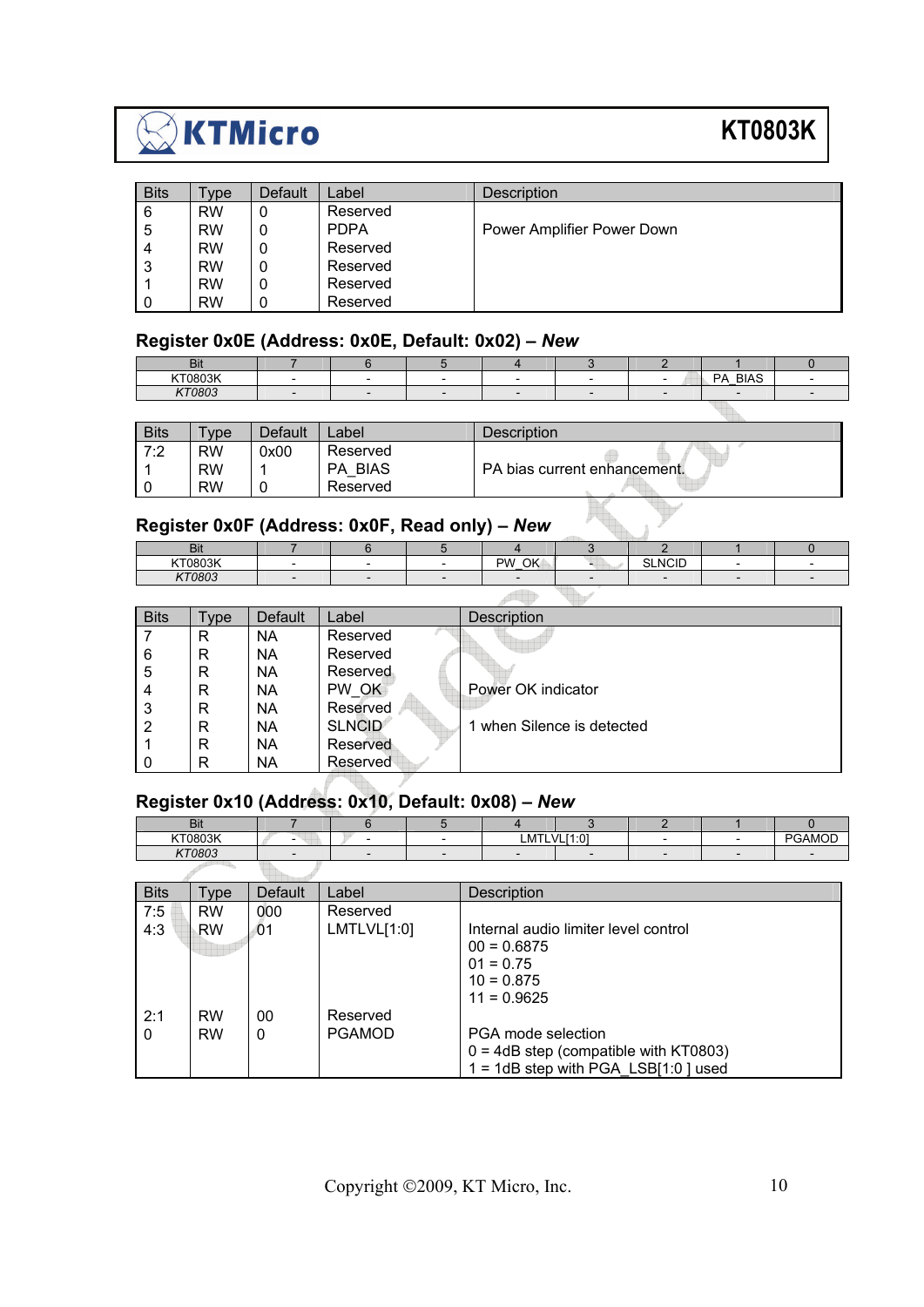| <b>Bit</b>      |                  |                                     |  |  |                            |  |  |                              |
|-----------------|------------------|-------------------------------------|--|--|----------------------------|--|--|------------------------------|
| KTNRN3K<br>suar | JCDIS<br>ິ<br>ΝO | 10.01<br>$\sim$ $\sim$<br>NG.<br>эı |  |  | . HHI2.0'<br>ົ<br>NL<br>υ۱ |  |  | <b>SW</b><br><b>MOD</b><br>- |
| KT0803          |                  | -                                   |  |  |                            |  |  |                              |

#### **Register 0x12 (Address: 0x12, Default: 0x80)** *- New*

| <b>Bits</b>    | <b>Type</b> | <b>Default</b> | Label          | Description                       |
|----------------|-------------|----------------|----------------|-----------------------------------|
| $\overline{7}$ | <b>RW</b>   | 1              | <b>SLNCDIS</b> | Silence detection disable         |
|                |             |                |                | $0:$ enable                       |
|                |             |                |                | $1:$ disable                      |
| 6:4            | <b>RW</b>   | 000            | <b>SLNCTHL</b> | Silence detection low threshold   |
|                |             |                |                | $000:0.25$ mv                     |
|                |             |                |                | $001:0.5$ mv                      |
|                |             |                |                | 010:1mv                           |
|                |             |                |                | 011:2mv                           |
|                |             |                |                | 100:4mv                           |
|                |             |                |                | 101:8mv                           |
|                |             |                |                | $110:16$ mv                       |
|                |             |                |                | 111:32mv                          |
| 3:1            | <b>RW</b>   | 000            | <b>SLNCTHH</b> | Silence detection high threshold  |
|                |             |                |                | $000:0.5$ mv                      |
|                |             |                |                | 001:1mv                           |
|                |             |                |                | 010:2mv                           |
|                |             |                |                | 011:4mv                           |
|                |             |                |                | 100:8mv                           |
|                |             |                |                | $101:16$ mv                       |
|                |             |                |                | 110:32mv                          |
|                |             |                |                | 111:64mv                          |
| 0              | <b>RW</b>   | 0              | SW MOD         | Switching channel mode selection. |
|                |             |                |                | $0 =$ mute when changing channel  |
|                |             |                |                | = pa off when changing channel    |

### **Register 0x13 (Address: 0x13, Default: 0x80)**

|                      | <b>Bit</b>             |                | 6                   | 5 |                                                                                                                                                                                                                                                                                                                                   | 3 | $\mathcal{P}$  |  | <sup>0</sup> |  |
|----------------------|------------------------|----------------|---------------------|---|-----------------------------------------------------------------------------------------------------------------------------------------------------------------------------------------------------------------------------------------------------------------------------------------------------------------------------------|---|----------------|--|--------------|--|
| KT0803K              |                        | RFGAIN[2]      |                     |   |                                                                                                                                                                                                                                                                                                                                   |   | <b>PA CTRL</b> |  |              |  |
| KT0803               |                        | PA HI PW       |                     |   |                                                                                                                                                                                                                                                                                                                                   |   |                |  |              |  |
|                      |                        |                |                     |   |                                                                                                                                                                                                                                                                                                                                   |   |                |  |              |  |
| <b>Bits</b>          | Type                   | <b>Default</b> | Label               |   | <b>Description</b>                                                                                                                                                                                                                                                                                                                |   |                |  |              |  |
|                      | <b>RW</b>              |                | RFGAIN[2]           |   | PA (Power amplifier) power (combined with Reg<br>$0x01[7:6]$ and Reg $0x02[6]$ ) to set up transmission range)                                                                                                                                                                                                                    |   |                |  |              |  |
| 6:3<br>$\mathcal{P}$ | <b>RW</b><br><b>RW</b> | 0000<br>0      | Reserved<br>PA CTRL |   | Power amplifier structure selection<br>$0 =$ Internal power supply, KT0803 compatible<br>1 = External power supply via external inductor<br>Note: When an external inductor is used, this bit<br>must be set to 1 immediately after the Power OK<br>indicator Reg 0x0F[4] is set to 1. Otherwise, the<br>device may be destroyed! |   |                |  |              |  |
| 1:0                  | <b>RW</b>              | 00             | Reserved            |   |                                                                                                                                                                                                                                                                                                                                   |   |                |  |              |  |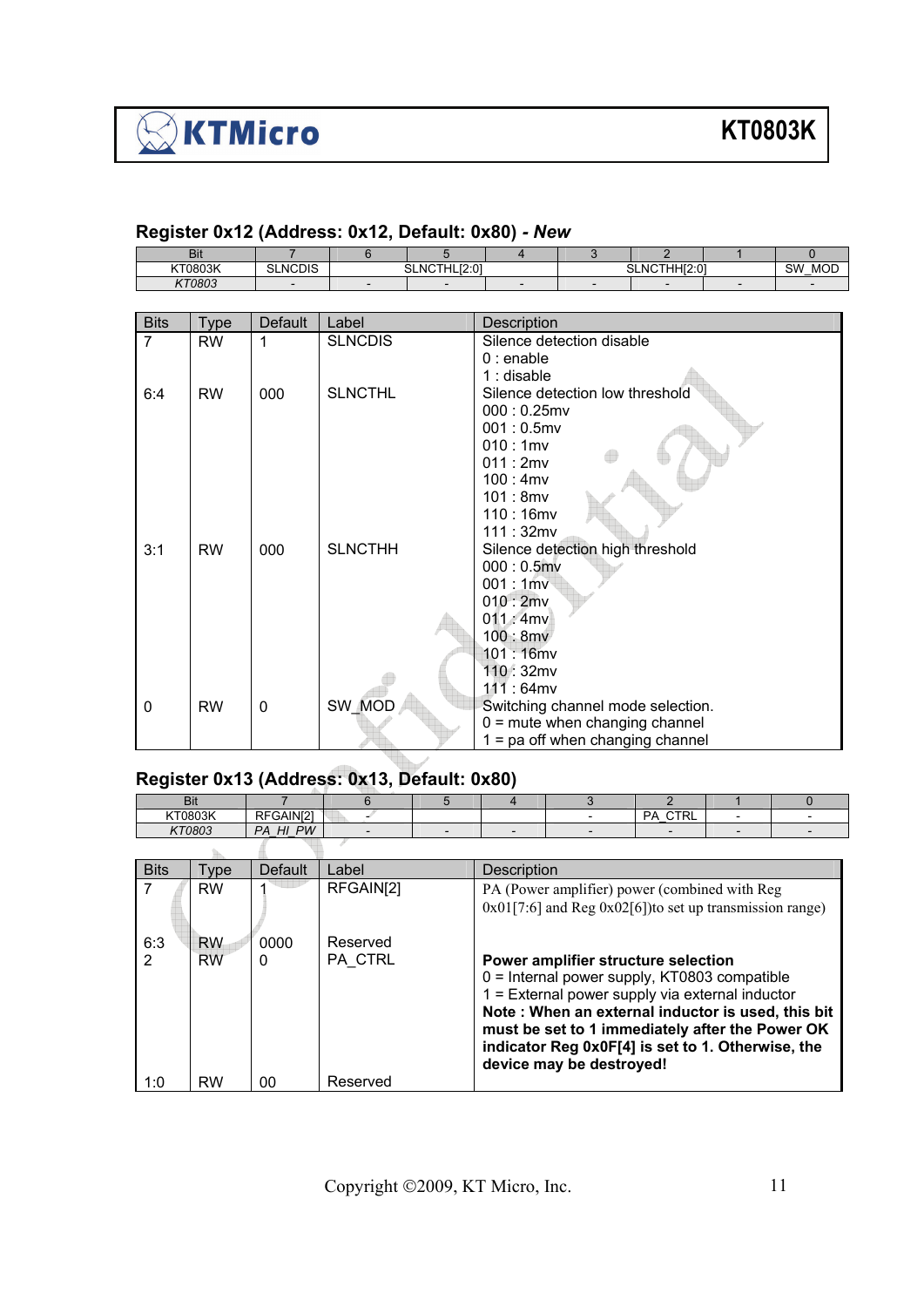

#### **Register 0x14 (Address: 0x14, default 0x00)** *- New*

| Bit     |                                            |  |  |                                                                               |  |  |
|---------|--------------------------------------------|--|--|-------------------------------------------------------------------------------|--|--|
| KT0803K | NCTIME∙<br>2.0<br>$\sim$<br>-NC<br>⊃∟<br>. |  |  | $N$ $\cap$ $\cap$ $N$ $\perp$ $\perp$ $\cap$ $\cap$ $\perp$ .<br>$\sim$<br>NΙ |  |  |
| KT0803  |                                            |  |  |                                                                               |  |  |

| <b>Bits</b> | Type      | <b>Default</b> | Label           | Description                                         |  |  |  |  |
|-------------|-----------|----------------|-----------------|-----------------------------------------------------|--|--|--|--|
| 7:5         | <b>RW</b> | 000            | SLNCTIME<2:0>   | Silence detection low level and high level duration |  |  |  |  |
|             |           |                |                 | time                                                |  |  |  |  |
|             |           |                |                 | 000:50ms                                            |  |  |  |  |
|             |           |                |                 | 001:100ms                                           |  |  |  |  |
|             |           |                |                 | 010:200ms                                           |  |  |  |  |
|             |           |                |                 | 011:400ms                                           |  |  |  |  |
|             |           |                |                 | 100:1s                                              |  |  |  |  |
|             |           |                |                 | 101:2s                                              |  |  |  |  |
|             |           |                |                 | 110:4s                                              |  |  |  |  |
|             |           |                |                 | 111:8s                                              |  |  |  |  |
| 4:2         | <b>RW</b> | 000            | SLNCCNTHIGH<2:0 | Silence detection high level counter threshold      |  |  |  |  |
|             |           |                | >               | 000:15                                              |  |  |  |  |
|             |           |                |                 | 001:31                                              |  |  |  |  |
|             |           |                |                 | 010:63                                              |  |  |  |  |
|             |           |                |                 | 011:127                                             |  |  |  |  |
|             |           |                |                 | 100:255                                             |  |  |  |  |
|             |           |                |                 | 101:511                                             |  |  |  |  |
|             |           |                |                 | 110:1023                                            |  |  |  |  |
|             |           |                | Reserved        | 111:2047                                            |  |  |  |  |
| 1:0         | <b>RW</b> | 00             |                 |                                                     |  |  |  |  |
|             |           |                |                 |                                                     |  |  |  |  |

#### **Register 0x16 (Address 0x16, default: 0x00)** *- New*

| - -<br>.<br>יים |  |  |  |                                                |  |
|-----------------|--|--|--|------------------------------------------------|--|
| KT0803K         |  |  |  | LOW[2:0]<br><b>OLNIOONITL</b><br>7N 7<br>N. 11 |  |
| KT0803          |  |  |  |                                                |  |

| <b>Bits</b> | Type      | Default | Label           | Description         |
|-------------|-----------|---------|-----------------|---------------------|
| 7:3         | <b>RW</b> | 0x0     | Reserved        |                     |
| 2:0         | <b>RW</b> | 000     | SLNCCNTLOW[2:0] | Silence low counter |
|             |           |         |                 | 000:1               |
|             |           |         |                 | 001:2               |
|             |           |         |                 | 010:4               |
|             |           |         |                 | 011:8               |
|             |           |         |                 | 100:16              |
|             |           |         |                 | 101:32              |
|             |           |         |                 | 110:64              |
|             |           |         |                 | 111:128             |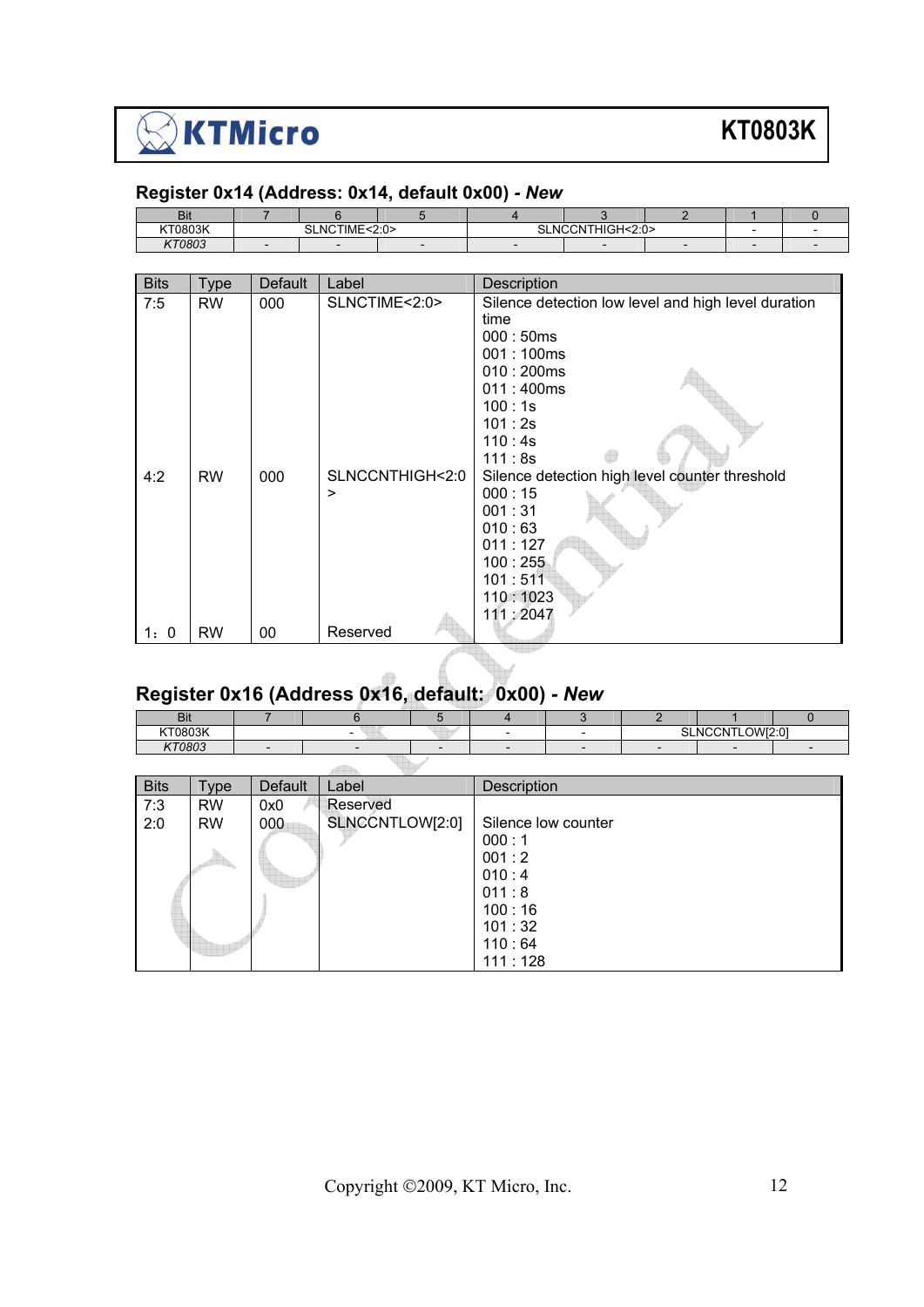#### **Chip Enable and Mode Control**

There is one external pin SW (Pin 8) to enable the chip. The definition is shown below.

**Table 5: Pin SW** 

| Input<br>SW | Chip Mode | <b>IOVDD</b>    | Clock Source              |
|-------------|-----------|-----------------|---------------------------|
|             | Power off | N/A             | N/A                       |
|             | Power On  | $.6 \sim 3.6 V$ | External crystal or clock |

 $\overline{a}$ 

#### **Mute**

The FM transmitter can be muted by setting Register MUTE to "1" through I2C programming.

#### **Silence Detection**

| Bit name        | Register location | Description                                                  |
|-----------------|-------------------|--------------------------------------------------------------|
| <b>SLNCDIS</b>  | Reg 0x12[7]       | Setting to 0 to enable the silence detection                 |
| SLNCTIME[2:0]   | Reg 0x14[7:5]     | silence detection time window                                |
| SLNCTHL[2:0]    | Reg 0x12[6:4]     | Low threshold voltage of input signal for silence detection  |
| SLNCTHH[2:0]    | Reg 0x12[3:1]     | High threshold voltage of input signal for silence detection |
| SLNCCNTTHL[2:0] | Reg 0x14[4:2]     | # of time when the input signal amplitude is lower than      |
|                 |                   | <b>SLNCTHL</b>                                               |
| SLNCCNTTHH[2:0] | Reg 0x16[2:1]     | # of time when the input signal amplitude is higher than     |
|                 |                   | <b>SLNCTHH</b>                                               |
| <b>SLNCID</b>   | Reg 0x0F[2]       | (Read only) Set to 1 when silence is detected.               |

The silence detection scheme is enabled by setting SLNCDIS to 0.

During the time defined by SLNTIME[2:0], the chip will be muted when the number of time when the input amplitude is higher than the voltage defined by SLNCTHL[2:0] is lower than SLNCCNTTHL[2:0]. The SLNCID bit is set to 0.

When the input signal amplitude is higher than the voltage defined by SLNCTHH[2:0] and the number of time when that happens is more than SLNCCNTTHH[2:0], the chip exits from the mute status and the SLNCID is cleared to 0.

#### **Reset**

The global reset is issued after the RSTB pin set to "0" or automatic on-chip power-on reset. After a global reset, all registers are reset to the default value.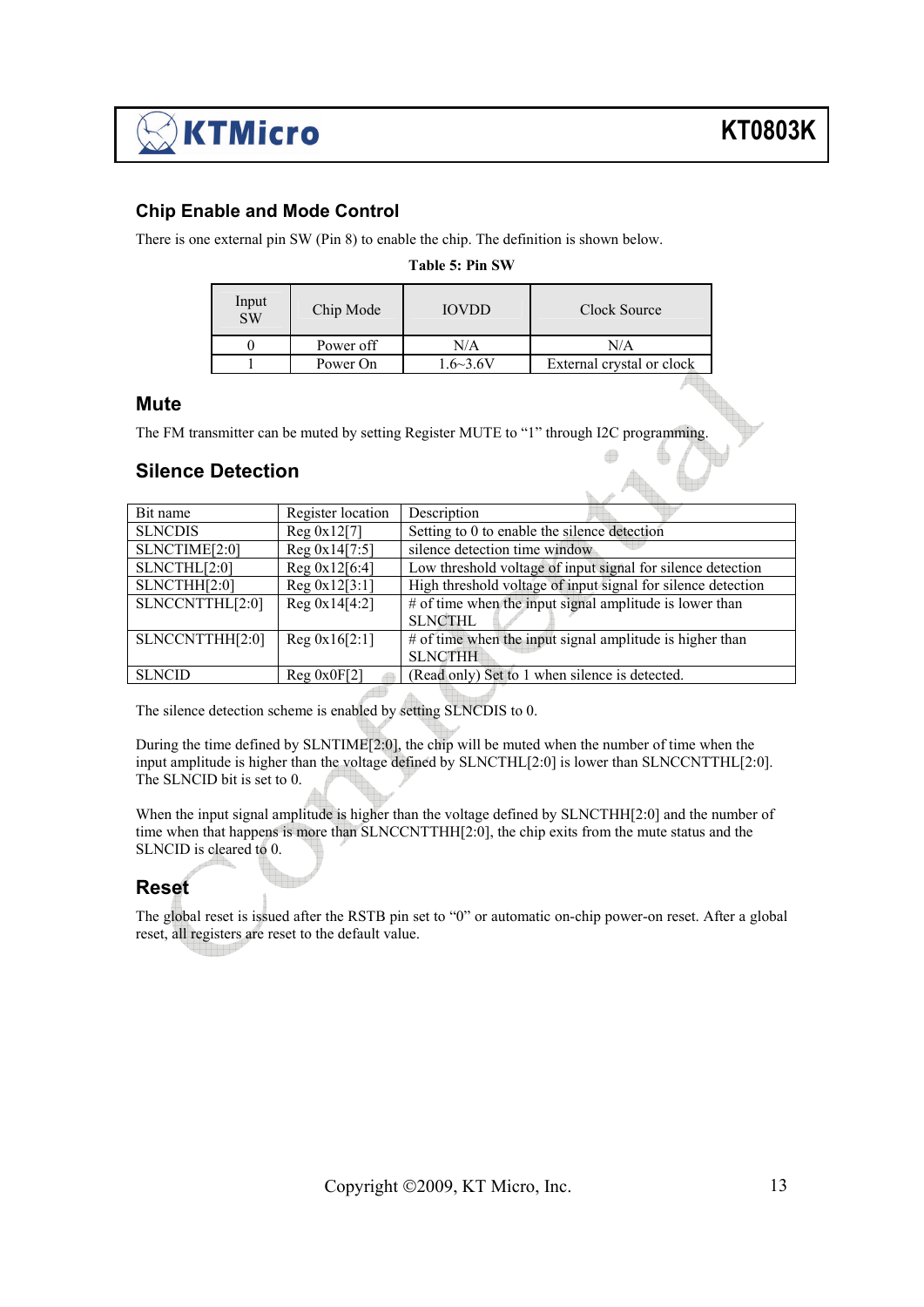### **Typical Application Circuits**

The KT0803K can be integrated in a wide range of systems by requiring only a single power supply. Figure 9 shows the external diagram for the drop-in replacement of KT0803.



**Figure 9: Typical configuration for a drop-in replacement** 

As shown in the red block above, Pin 1, 5, 11 and 15 are VDD pins in KT0803 that are required to be connected to a decoupling capacitor. These four pins are GND pins in KT0803K. Customers can replace the decoupling capacitor of a 0-ohm resister without PCB board change.

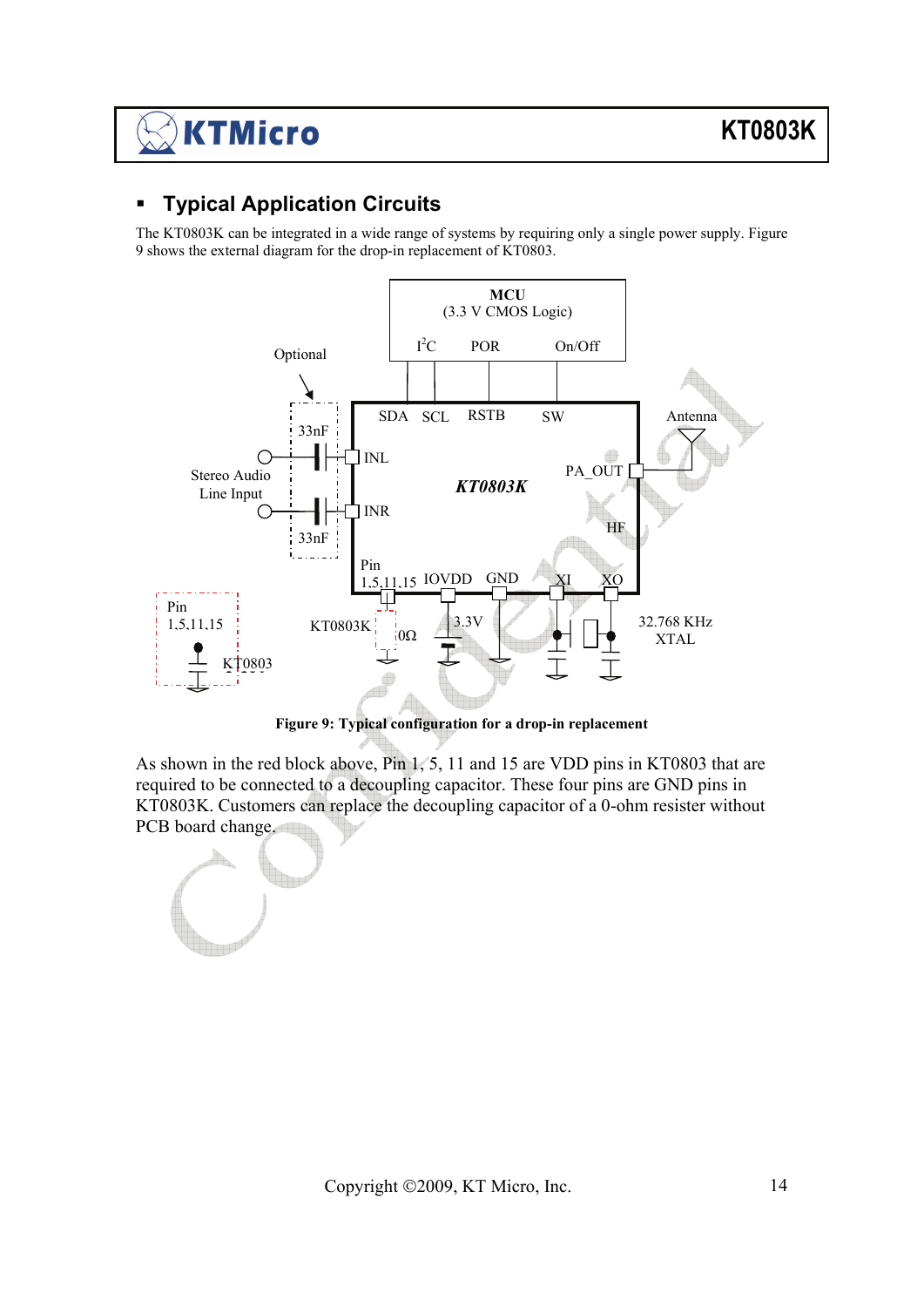#### **KTMicro**  $\binom{4}{2}$



Figure 10: Application that requires higher transmission power (>5dBm)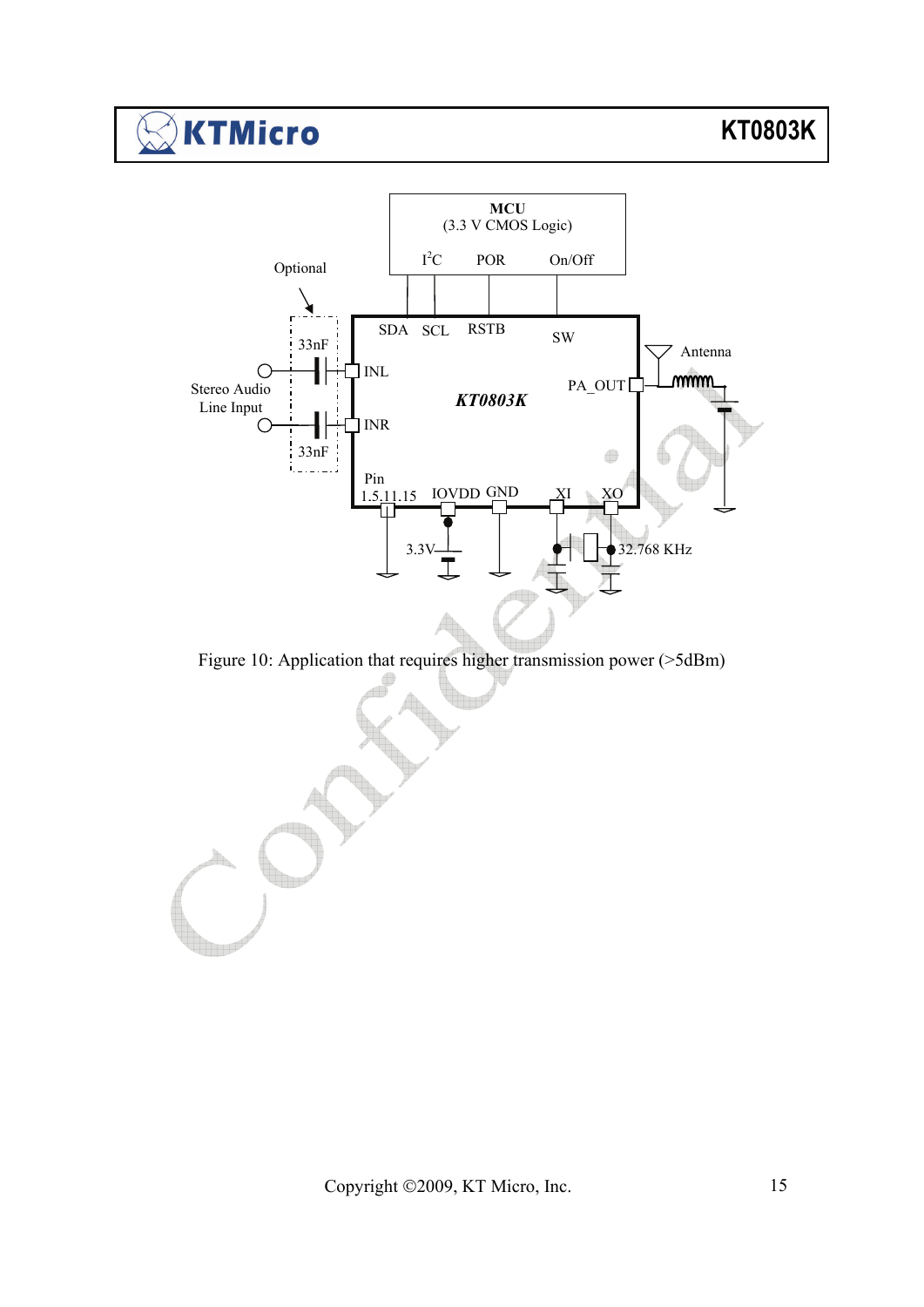# $\bigotimes$ KTMicro

## **Package Outline**



| Symbols        | (MILLIMETERS) |            |            | Symbols | (MILLIMETERS) |            |             |  |
|----------------|---------------|------------|------------|---------|---------------|------------|-------------|--|
|                | <b>MIN</b>    | <b>NOM</b> | <b>MAX</b> |         | <b>MIN</b>    | <b>NOM</b> | <b>MAX</b>  |  |
| A              |               |            | 1.75       | D       | 9.70          | 9.90       | 10.10       |  |
| A1             | 0.10          |            | 0.25       | Ε       | 5.80          | 6.00       | 6.20        |  |
| A2             | 1.30          | 1.40       | 1.50       | E1      | 3.70          | 3.90       | 4.10        |  |
| A <sub>3</sub> | 0.60          | 0.65       | 0.70       | e       |               | 1.27BSC    |             |  |
| b              | 0.39          |            | 0.48       | h       | 0.25          |            | 0.50        |  |
| b1             | 0.38          | 0.41       | 0.43       |         | 0.50          |            | 0.80        |  |
| $\mathbf{c}$   | 0.21          |            | 0.26       | L1      |               | 1.05BSC    |             |  |
| C <sub>1</sub> | 0.19          | 0.20       | 0.21       | θ       |               |            | $8^{\circ}$ |  |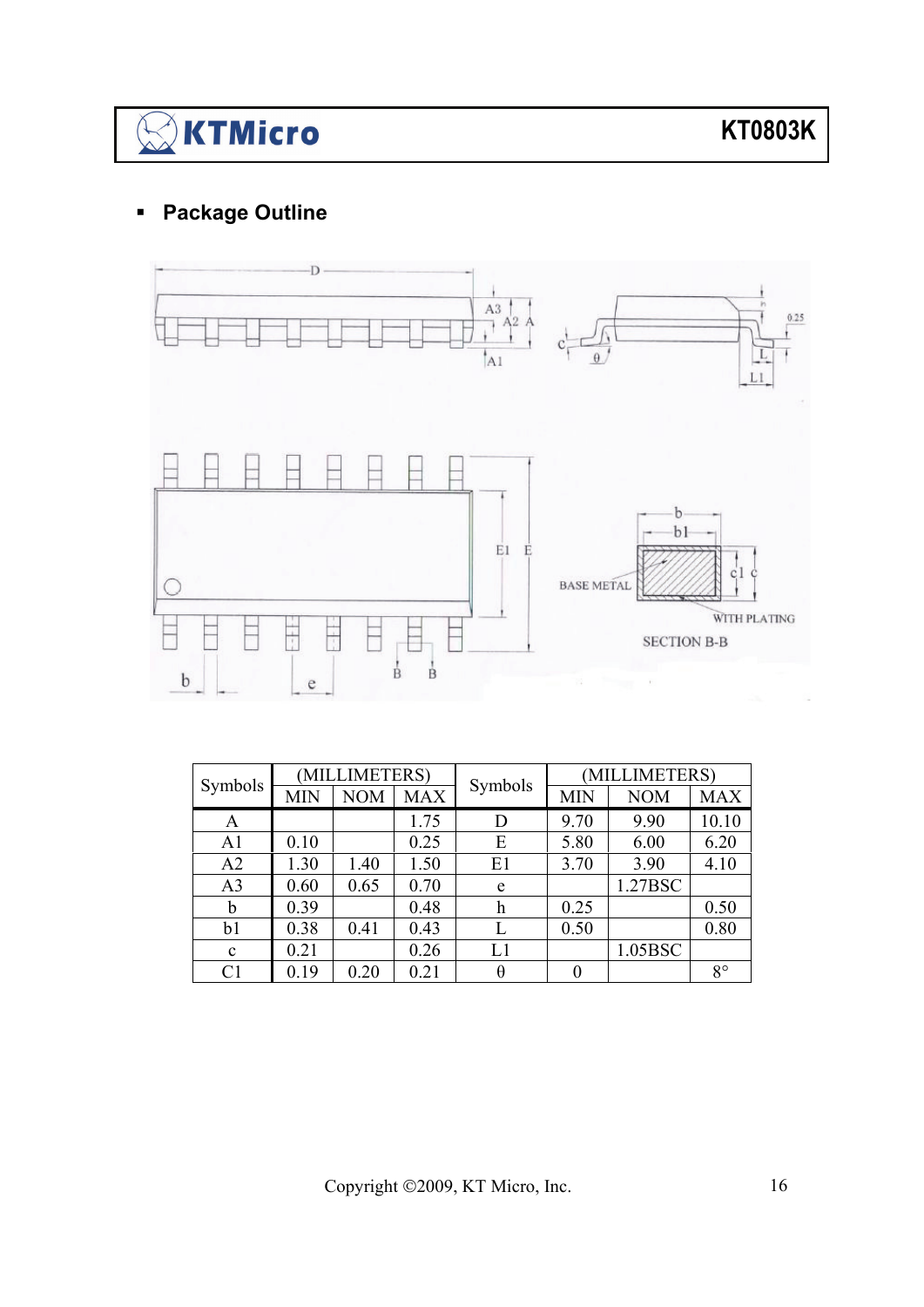# $\mathbb{\geqslant}$ KTMicro

## **KT0803K**

## **Revision History**

- V1.0 Official Release<br>V1.1 I2C addresses in
- I2C addresses in text